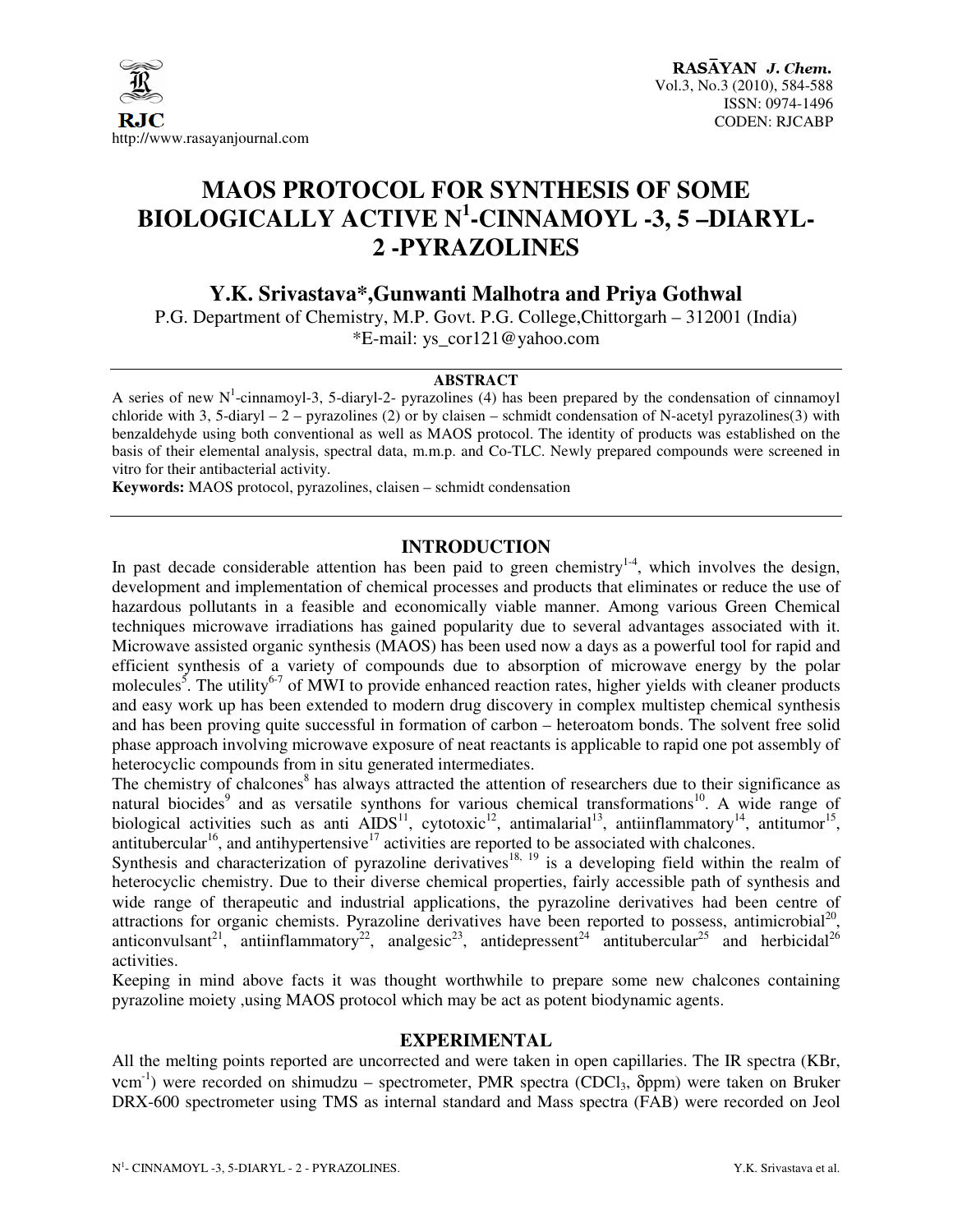SX-DA600 mass spectrometer using m- nitro benzyl alcohol as matrix. The matrix peaks were observed at m/z 136, 137, 154, 289 and 307. The purity of compounds and progress of reaction was checked by TLC using silica Gel-G as adsorbent and ethyl acetate – benzene (1:1) as eluent. All the transformations were carried out in domestic microwave oven (samsung 1630 N, output 800 watt, 2450 Mhz).

## **General procedure for synthesis of N<sup>1</sup> -Cinnamoyl-3,5- diaryl-2-pyrazolines (4a-g).**

#### **Path I:**

### **(a) Conventional Method**

2' – Hydroxy chalcone (0.01 mol) and hydrazine hydrate (0.015 mol) in ethanol (50 ml) were refluxed on a water bath for 4-6 hours. After completion of reaction, the reaction mixture was left overnight at room temperature. The solid separated was filtered off, washed with water and crystallized from alcohol as colorless crystals of 3, 5-diaryl – 2 – pyrazolines  $(2a - g)$ . Compounds (2), (0.01 mol) were dissolved in dry benzene (30ml). To it freshly prepared cinnamoyl chloride (0.012 mol) was added drop wise. After complete addition the resultant mixture was refluxed for 3-4-hours and left at room temperature. The separated solid was filtered off, washed with ice cold water and crystallized from benzene ethyl – acetate as colorless crystals of (4a-g).

#### **(b)MAOS Method**

2' – Hydroxy chalcone (0.01 mol) and hydrazine hydrate (0.015 mol) were mixed thoroughly to form a homogeneous paste. It was subjected to microwave irradiation at 180 watt for 3-5 minutes. After completion of reaction the reaction mixture was cooled to room temperature. It was washed with ice cooled water and crystallized from ethanol as colorless crystals of compounds (2 a- g) in 80-85% yield.

To the compounds 2, (0.01 mol) freshly prepared cinnamoyl chloride (0.012 mol) was added drop wise with continuous agitation. After complete addition the reaction mixture was subject to microwave irradiation at 180 watt for 2-3 minutes. After completion of reaction it was cooled to room temperature and washed with ice cold water. The resultant solid was crystallized from ethanol as colorless crystals of  $4a - g$ 

#### **Path – II**

#### **(a)Conventional Method**

 $2'$  – Hydroxychalcone (0.01 mol), hydrazine hydrate (0.015 mol) and glacial acetic acid (20 ml) were refluxed for 3-6 hours. After completion of reaction the mixture was left at room temperature. The separated solid was filtered, washed with ice cold water and crystallized from ethanol as colorless crystals of 3a – g in 60-70% yield. Compounds (0.01 mol) and KOH (4.0 gm) were taken in ethanol (50 ml) .To it benzaldehyde (0.012 mol) in ethanol (20 ml) was added slowly with continuous stirring. The stirring continued for 3 hours and reaction mixture was left overnight at room temperature. The residue obtained was neutralized with ice and dilute HCl. The separated solid was filtered, washed with ice cold water and crystallized from ethanol to get analytical sample of 4a– g.

#### **(b)MAOS Method**

2' – Hydroxychalcones (0.01 mol) and hydrazine hydrate (0.015 mol) were mixed thoroughly with glacial acetic acid (10 ml). The resultant paste was subjected to microwave irradiation at 300 watt for 4-6 minutes. After completion of reaction the residue was cooled to room temperature and washed with ice cold water. The separated solid was crystallized from ethanol to get analytical sample of compounds 3a – g. in 80-86% yield. Compounds  $3a - g$  (0.01 mol) benzaldehyde (0.012 mol) and KOH (4.0 gm) were mixed thoroughly to form a homogeneous slurry. It was subjected to microwave irradiation at 300 watt for 3-5 minutes. After completion of reaction the residue obtained was washed with water and crystallized from ethanol to get analytical sample of  $4a - g$  in 84-88% yield.

#### **Biological Screening**

Newly prepared chalcones (4) were screened for their antibacterial activity in vitro against *E. coli*, *S. aureus, S. albus, K. pneumonae* and *P. vulgaries* at a concentration of 250 µg/ml. The standard drug used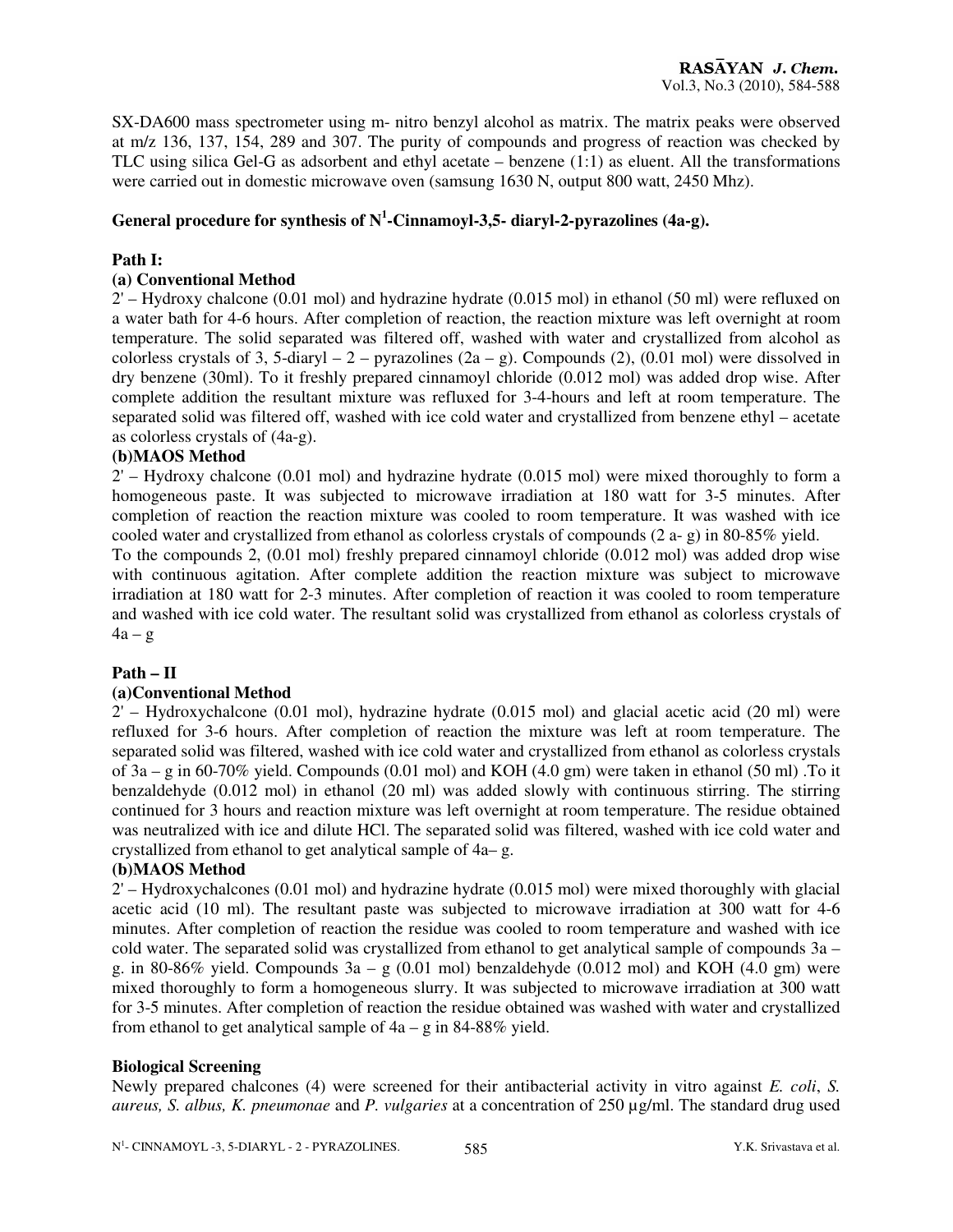was ciprofloxange at a concentration 50  $\mu$ g/ml. In comparison to ciprofloxange the sample were found to have moderate to good activity .

## **RESULTS AND DISCUSSION**

2'– Hydroxy chalcones (1) were treated with hydrazine hydrate to afford 3, 5-diaryl– 2- pyrazolines (2) which on condensation, with freshly prepared cinnamoyl chloride gave desired  $N<sup>1</sup>$ - cinnamoyl-3, 5diaryl– 2 –pyrazolines (4) as colorless solid.(path-I). Alternatively 2'–hydroxy chalcones were treated with hydrazine hydrate in presence of glacial acetic acid to afford  $N^1$ -acetyl-3,5-diaryl-2- pyrazolines



Scheme-1

Compounds (3) were subjected to claisen- schmidt condensation with benzaldehyde in presence of base to get the desired product (4). (path II) However in this course of reaction a sticky mass was obtained which could be crystallized with difficulty to get analytical sample of (4), whereas using path I, clean product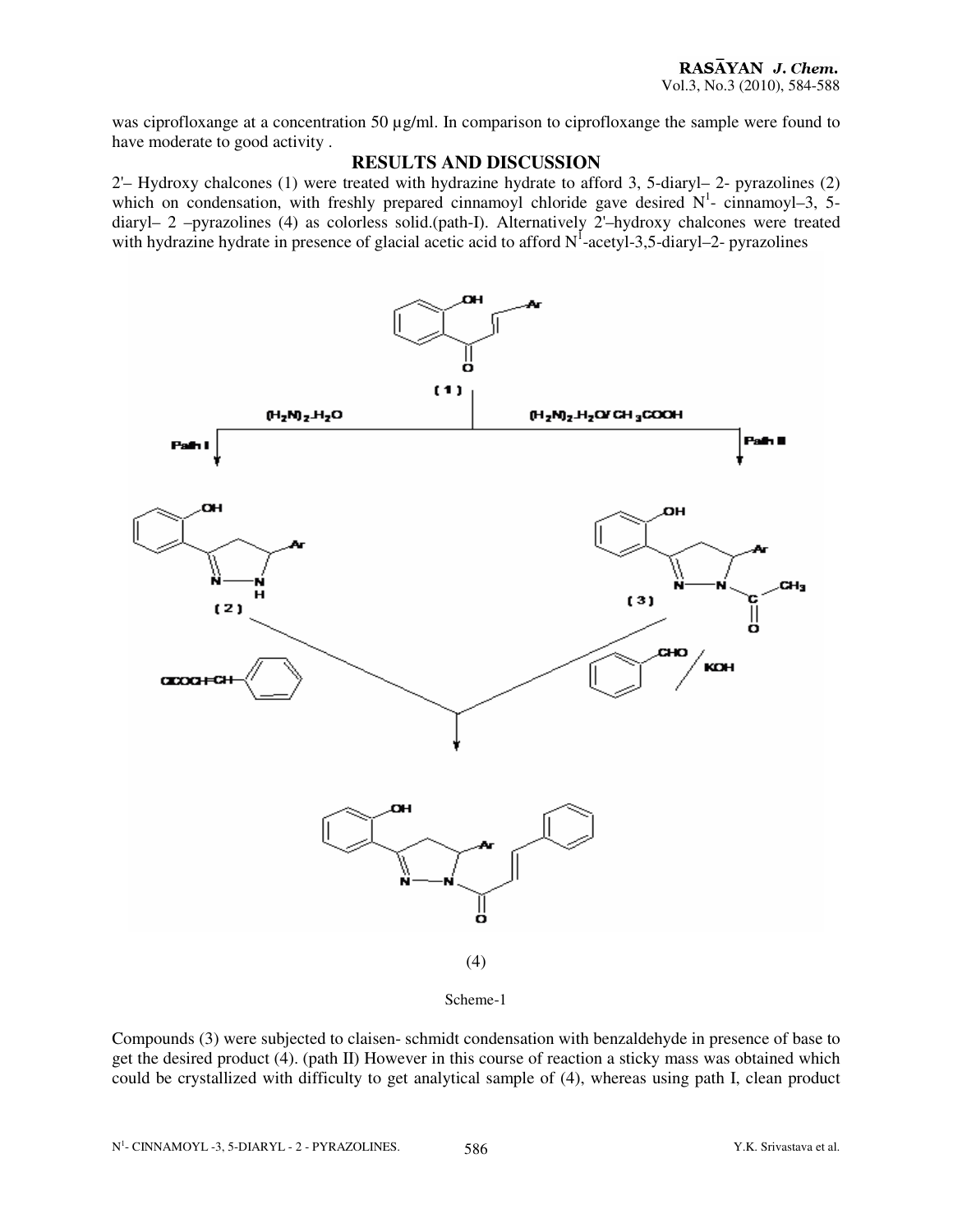was obtained in excellent yield. These transformations were carried out using both conventional heating as well as MAOS protocol.

The identity of the products obtained by both the routes was confirmed on the basis of their m.m.p., Co-TLC and super imposable IR spectra .The structure of compounds (4) was established by their elemental analysis and spectral data.

The IR spectra of these compounds gave prominent absorption bands at  $3440-3400$  cm<sup>-1</sup> (-OH stretching) 1660-1640 cm<sup>-1</sup> (>C=0), 1420-1340 cm<sup>-1</sup> (N-N and C=N combined vibrations) and 1165=1080 cm<sup>-1</sup> (>C=O out of plane) The PMR spectra of the compound 4a gave signals double doublets at δ3.01-3.11  $(C_4-H_A)$  δ, 3.58-3.62  $(C_4-H_B)$  and δ 4.98 – 5.02  $(C_5-H_X)$  confirming the presence of ABX pattern of pyrazoline ring. A singlet at  $\delta$ 8.84 for –OH proton and a doublet at  $\delta$ 5.56-5.60 for CH=CH protons was also observed. The aromatic protons gave a multiplet at  $\delta$  7.60-8.10.

| Compd          | Ar                        | Molecular Formula (M.<br>$wt.$ ) | m.p.<br>$\rm ^{\circ}C$ | % yield |             | Rxn Time |             |
|----------------|---------------------------|----------------------------------|-------------------------|---------|-------------|----------|-------------|
|                |                           |                                  |                         | Conv.   | <b>MAOS</b> | Conv.    | <b>MAOS</b> |
|                |                           |                                  |                         |         |             | (Hrs.)   | (Min.)      |
| 2a             | Phenyl                    | $C_{15}H_{14}N_2O_4$ (238)       | 90                      | 75      | 80          | 2.0      | 4.0         |
| 2 <sub>b</sub> | 4-OMe Phenyl              | $C_{16}H_{16}N_2O_2$ (268)       | 108                     | 70      | 75          | 3.0      | 3.0         |
| 2c             | 3,4- diOMe Phenyl         | $C_{17}H_{18}N_2O_3(298)$        | 110                     | 75      | 85          | 3.5      | 3.0         |
| 2d             | 3,4,5 - triOMe Phenyl     | $C_{18}H_{20}N_2O_4$ (328)       | 130                     | 70      | 80          | 3.5      | 4.0         |
| 2e             | 4-Cl-Phenyl               | $C_{15}H_{13}N_2$ OCl (272.5)    | 118                     | 70      | 85          | 2.0      | 3.0         |
| 2f             | 4-NMe <sub>2</sub> Phenyl | $C_{17}H_{19}N_3O(281)$          | 110                     | 70      | 82          | 3.0      | 3.0         |
| 3a             | Phenyl                    | $C_{17}H_{16}N_2O_2(280)$        | 136                     | 70      | 85          | 2.0      | 7.0         |
| 3b             | 4-OMe Phenyl              | $C_{18}H_{18}N_2O_3$ (306)       | 140                     | 75      | 85          | 2.5      | 7.0         |
| 3c             | 3,4- diOMe Phenyl         | $C_{19}H_{20}N_2O_4$ (340)       | 122                     | 75      | 80          | 2.5      | 8.0         |
| 3d             | 3,4,5 - triOMe Phenyl     | $C_{20}H_{22}N_2O_5(370)$        | 145                     | 72      | 85          | 3.0      | 7.0         |
| 3e             | 4-Cl-Phenyl               | $C_{17}H_{15}N_2O_2Cl$ (314.5)   | 110                     | 70      | 80          | 2.5      | 7.0         |
| 3f             | 4-NMe <sub>2</sub> Phenyl | $C_{19}H_{21}N_3O_2$ (323)       | 115                     | 75      | 85          | 3.0      | 8.0         |
| 4a             | Phenyl                    | $C_{24}H_{20}N_2O_2(368)$        | 160                     | 67      | 82          | 5.0      | 3.0         |
| 4b             | 4-OMe Phenyl              | $C_{25}H_{22}N_2O_3$ (398)       | 130                     | 69      | 82          | 4.5      | 3.0         |
| 4c             | 3,4- diOMe Phenyl         | $C_{26}H_{24}N_2O_4$ (428)       | 80                      | 68      | 85          | 4.5      | 3.5         |
| 4d             | 3,4,5 - triOMe Phenyl     | $C_{27}H_{26}N_2O_5(458)$        | 145                     | 66      | 83          | 5.0      | 3.0         |
| 4e             | 4-Cl-Phenyl               | $C_{24}H_{19}N_2O_2Cl$ (402.5)   | 150                     | 65      | 82          | 5.0      | 3.5         |
| 4f             | 4-NMe <sub>2</sub> Phenyl | $C_{26}H_{25}N_3O_2$ (411)       | 120                     | 65      | 85          | 5.5      | 4.0         |

Table – 1:Physical Data of Compounds (2), (3) and (4)

The mass spectra (FAB) of these compounds gave the molecular corresponding to their molecular masses. The physical Data of these compounds are tabulated in Table – 1.